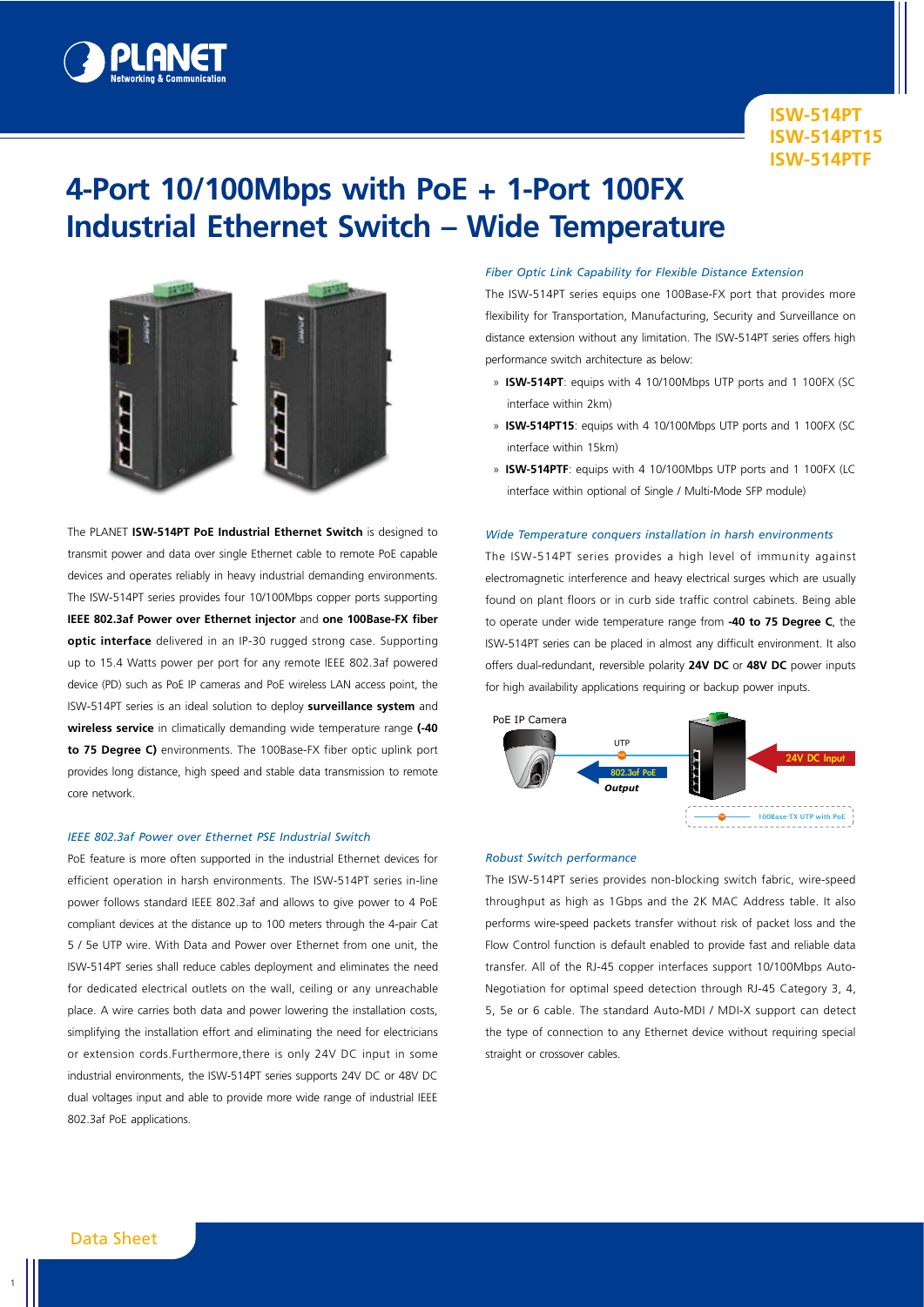

### **Key Features**

# *Physical Port*

# **ISW-514PT**

- 4-Port 10/100Base-TX RJ-45 with IEEE 802.3af PoE injector
- 1-Port 100Base-FX Multi-mode SC interface 2km

#### **ISW-514PT15**

- 4-Port 10/100Base-TX RJ-45 with IEEE 802.3af PoE injector
- 1-Port 100Base-FX single mode SC interface 15km

#### **ISW-514PTF**

- 4-Port 10/100Base-TX RJ-45 with IEEE 802.3af PoE injector
- 1-Port 100Base-FX SFP interface

#### *IEEE 802.3af PoE*

- Complies with IEEE 802.3af Power over Ethernet End-Span PSE
- Up to 4 IEEE 802.3af devices powered
- Supports PoE Power up to 15.4 Watts for each PoE port
- Auto detect powered device (PD)
- Circuit protection prevent power interference between ports
- Remote power feeding up to 100m

#### *Layer 2 Features*

- Supports Auto-Negotiation and 10/100Mbps Half / Full Duplex and Auto MDI/MDI-X
- High performance Store and Forward architecture, runt/CRC filtering eliminates erroneous packets to optimize the network bandwidth
- Prevents packet loss with back pressure (Half-Duplex) and IEEE 802.3x PAUSE frame flow control (Full-Duplex)
- Automatic address learning and address aging

#### *Industrial Case / Installation*

- IP-30 aluminum metal case protection
- DIN Rail and Wall Mount Design
- 24V or 48V DC, redundant power with polarity reverse protect function
- Supports EFT protection 6000 VDC for power line
- Supports 6000 VDC Ethernet ESD protection
- -40 to 75 Degree C operating temperature

### **Applications**

#### *Industrial Area Department / Workgroup PoE Switch*

Providing up to 4 PoE, in-line power interface, the ISW-514PT / ISW-514PT15 / ISW-514PTF can easily build a power central-controlled IP phone system, IP camera system, or wireless AP group for Industrial network. For instance, 4 cameras or Wireless Access Points can be easily installed around the corner in the industrial environment for surveillance demands or for a wireless roaming network. Without the power-socket limitation, the ISW-514PT series makes the installation of IP cameras or WLAN AP more easily and efficiently.

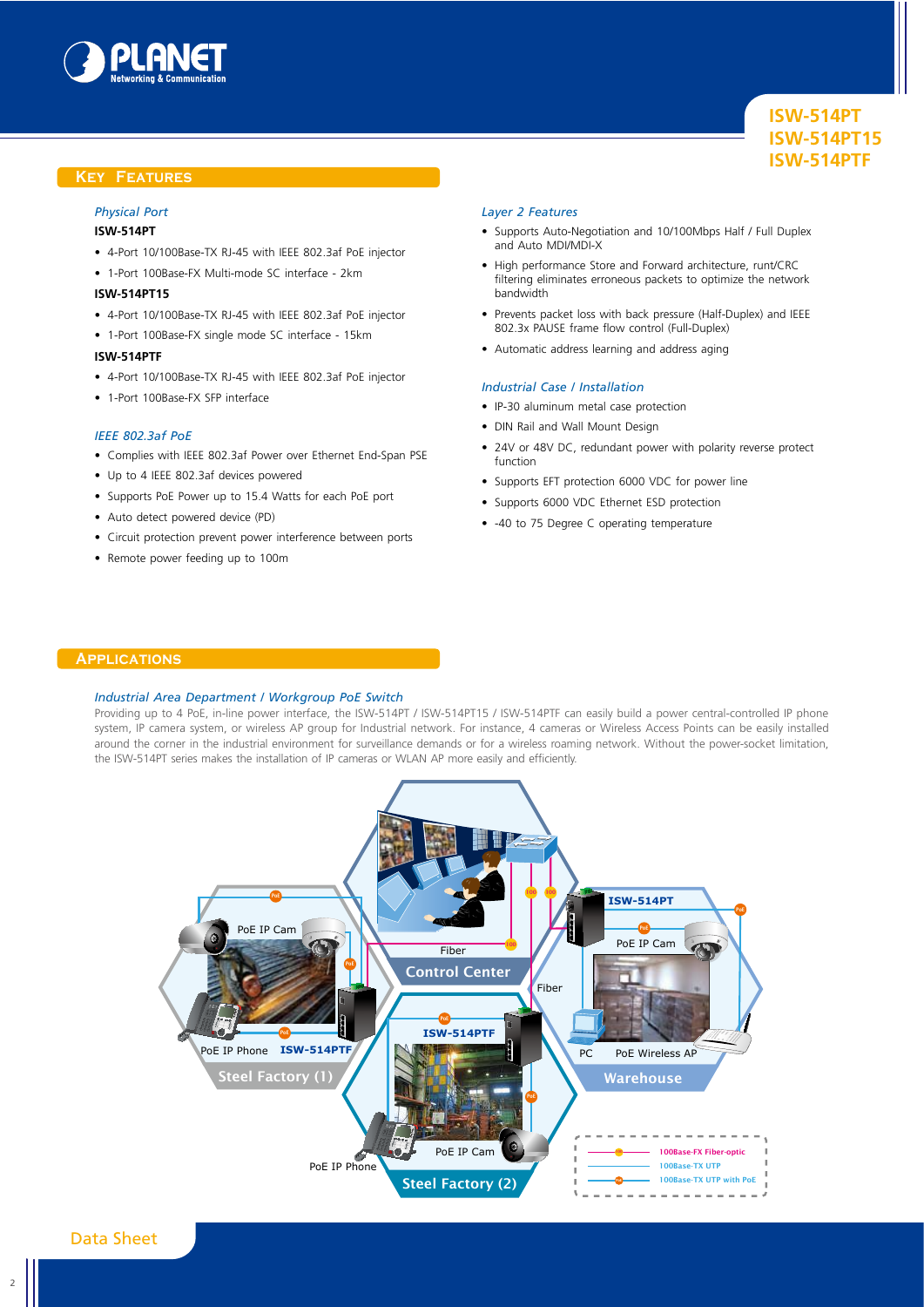



Data Sheet

3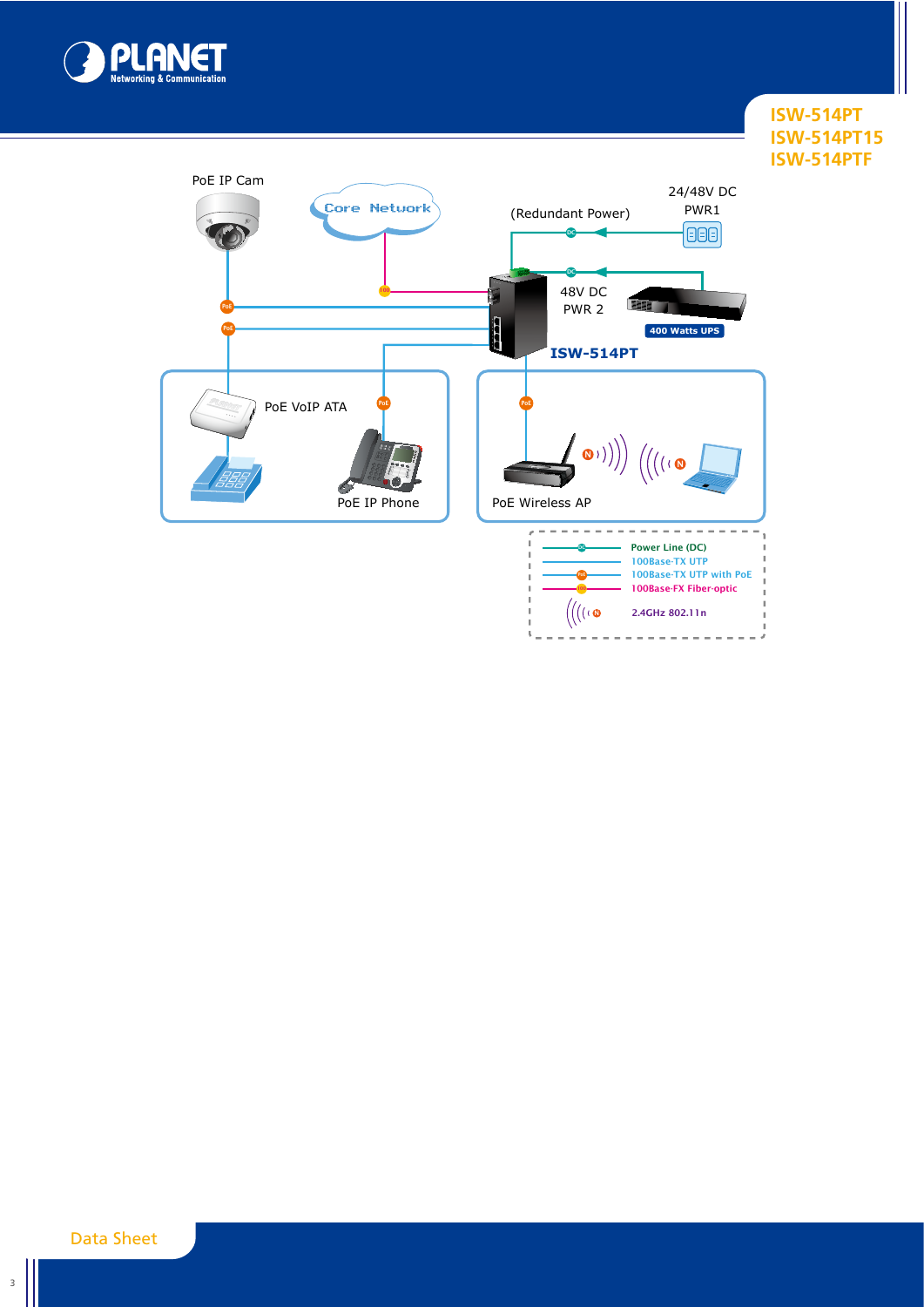

# **Specification**

| Product                         | 5-Port 10/100Mbps with 4-Port PoE Industrial Ethernet Switch<br>$(-40-75$ Degree C) |                      |                |  |
|---------------------------------|-------------------------------------------------------------------------------------|----------------------|----------------|--|
| Model                           | <b>ISW-514PT</b>                                                                    | ISW-514PT15          | ISW-514PTF     |  |
| <b>Hardware Specification</b>   |                                                                                     |                      |                |  |
| 10/100Base-TX Ports             | $\sqrt{4}$                                                                          | $\overline{4}$       | $\overline{4}$ |  |
| 100Base-FX Port                 | $\mathbf{1}$                                                                        | $\mathbf{1}$         | $\mathbf{1}$   |  |
| Fiber Port Type                 | Multi-Mode                                                                          | Single Mode          | Vary on SFP    |  |
| <b>Connector Type</b>           | SC                                                                                  | SC                   | LC             |  |
| <b>Maximum Distance</b>         | 2km                                                                                 | 15km                 | Vary on SFP    |  |
| <b>Optical Frequency</b>        | 1300nm                                                                              | 1310nm               | Vary on SFP    |  |
| Launch Power (dBm)              | Max.: -14<br>Min.: -20                                                              | Max.: 0<br>Min.: -20 | Vary on SFP    |  |
| Receive Sensitivity (dBm)       | $-32$                                                                               | $-32$                | Vary on SFP    |  |
| IEEE 802.3af PoE ports          | $\overline{4}$                                                                      |                      |                |  |
| Dimension (D x W x H)           | 135 x 87.8 x 56 mm                                                                  |                      |                |  |
| Weight                          | 842g                                                                                |                      |                |  |
|                                 | Power1, Power2 and Fault                                                            |                      |                |  |
| Power LED                       | Port 1~4: PoE in-use, LNK/ACT                                                       |                      |                |  |
|                                 | Port 5: LNK/ACT                                                                     |                      |                |  |
| <b>Power Requirement</b>        | 24V or 48V DC, Redundant power with polarity reverse protection function            |                      |                |  |
| Installation                    | DIN Rail kit and Wall Mount ear                                                     |                      |                |  |
| Alarm                           | Provides one relay output for power fail                                            |                      |                |  |
|                                 | Alarm Relay current carry ability: 1A @ DC 24V                                      |                      |                |  |
| <b>Power over Ethernet</b>      |                                                                                     |                      |                |  |
| <b>PoE Standard</b>             | IEEE 802.3af Power over Ethernet / PSE                                              |                      |                |  |
| PoE Power Supply Type           | End-Span                                                                            |                      |                |  |
| PoE Power Output                | Per Port 48V DC, 350mA. Max. 15.4 Watts                                             |                      |                |  |
| Power Pin Assignment            | $1/2(+)$ , $3/6(-)$                                                                 |                      |                |  |
| <b>Switch Specification</b>     |                                                                                     |                      |                |  |
| <b>Switch Processing Scheme</b> | Store-and-Forward                                                                   |                      |                |  |
| <b>Address Table</b>            | 2K entries                                                                          |                      |                |  |
| <b>Flow Control</b>             | Back Pressure for Half Duplex                                                       |                      |                |  |
|                                 | IEEE 802.3x Pause Frame for Full Duplex                                             |                      |                |  |
| Switch fabric                   | 1Gbps                                                                               |                      |                |  |
| Throughput (packet per second)  | 0.74Mpps@64bytes                                                                    |                      |                |  |
| Network cables                  | 10/100Base-TX:                                                                      |                      |                |  |
|                                 | Cat. 3, 4, 5, 5e and 6 UTP cable (100 meters max.)                                  |                      |                |  |
|                                 | EIA/TIA-568 100-ohm STP (100meters, max.)                                           |                      |                |  |
| <b>Standards Conformance</b>    |                                                                                     |                      |                |  |
|                                 | IEEE 802.3 Ethernet                                                                 |                      |                |  |
| <b>Standards Compliance</b>     | IEEE 802.3u Fast Ethernet                                                           |                      |                |  |
|                                 | IEEE 802.3x Full-Duplex Flow Control                                                |                      |                |  |
|                                 | IEEE 802.3af Power over Ethernet                                                    |                      |                |  |
| <b>Regulation Compliance</b>    | FCC Part 15 Class A, CE                                                             |                      |                |  |
| <b>Stability Testing</b>        | IEC60068-2-32 (Free Fall)                                                           |                      |                |  |
|                                 | IEC60068-2-27 (Shock)                                                               |                      |                |  |
|                                 | IEC60068-2-6 (Vibration)                                                            |                      |                |  |
| <b>Environment</b>              |                                                                                     |                      |                |  |
| Temperature                     | Operating: -40~75 Degree C<br>Storage: -40~85 Degree C                              |                      |                |  |
| Humidity                        | Operating: 5~90%, Storage: 5~90% (Non-condensing)                                   |                      |                |  |

# **Ordering Information**

| <b>ISW-514PT</b> | 4-Port 10/100Mbps with PoE +1-Port 100FX(MM, SC) Industrial Ethernet Switch - 2km (-40~75 Degree C)  |
|------------------|------------------------------------------------------------------------------------------------------|
| ISW-514PT15      | 4-Port 10/100Mbps with PoE +1-Port 100FX(SM, SC) Industrial Ethernet Switch - 15km (-40~75 Degree C) |
| ISW-514PTF       | 4-Port 10/100Mbps with PoE +1-Port 100FX(SFP) Industrial Ethernet Switch (-40~75 Degree C)           |

# Data Sheet